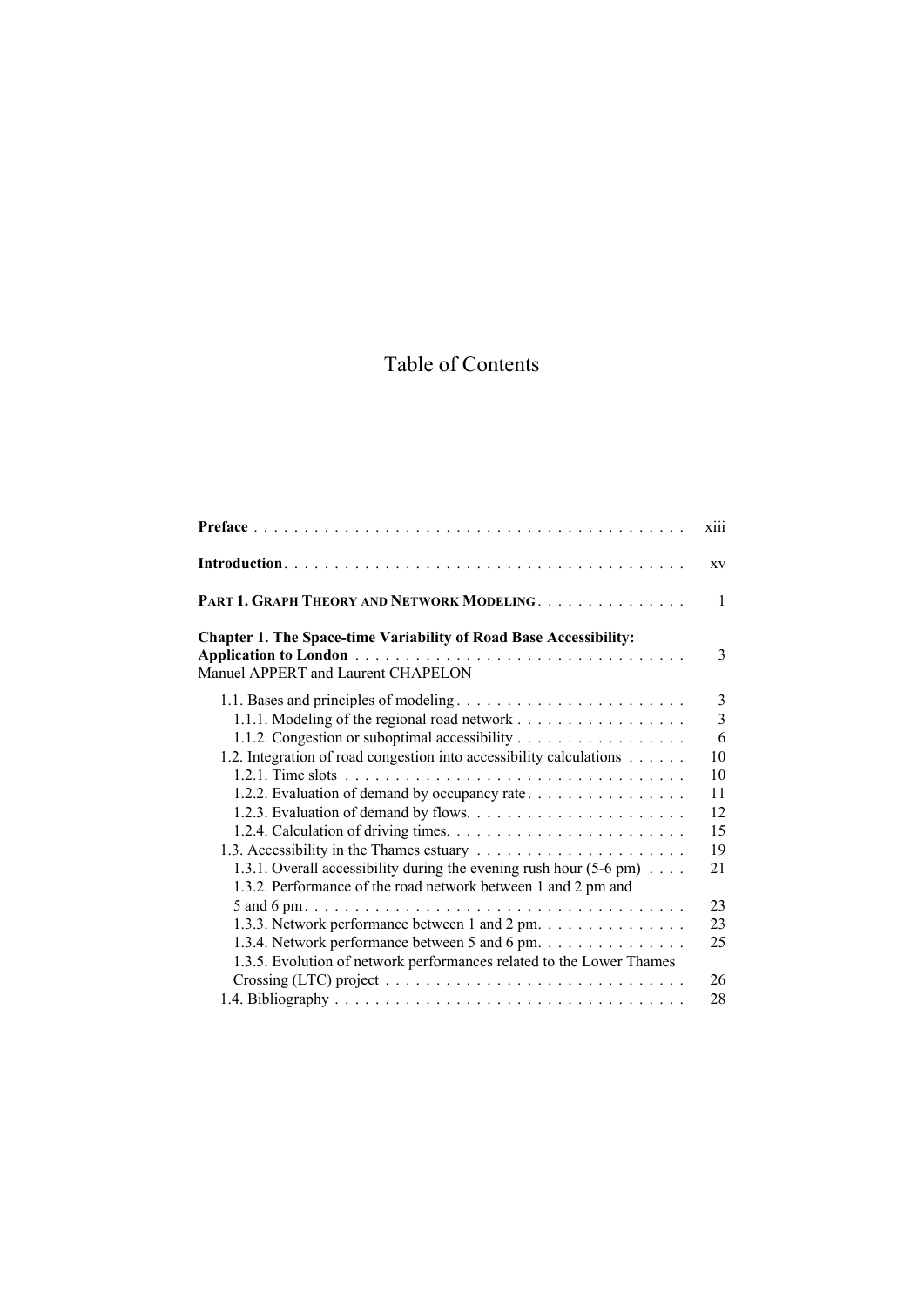| Vl |  | Graphs and Networks |
|----|--|---------------------|
|    |  |                     |
|    |  |                     |

| Chapter 2. Journey Simulation of a Movement on a Double Scale.<br><b>Fabrice DECOUPIGNY</b>                                                                                                                                                                                                                                         | 31                                                       |
|-------------------------------------------------------------------------------------------------------------------------------------------------------------------------------------------------------------------------------------------------------------------------------------------------------------------------------------|----------------------------------------------------------|
| 2.1. Visitors and natural environments: multiscale movement<br>2.1.1. Leisure and consumption of natural environments<br>2.1.2. Double movement on two distinct scales<br>2.2.2. Structure of the FRED model<br>2.4. Effects of the network on pedestrian diffusion<br>2.4.1. Determination of the potential path graph: a model of | 32<br>32<br>33<br>33<br>34<br>35<br>35<br>36<br>37<br>39 |
| 2.4.3. Verification of the model in a theoretical area                                                                                                                                                                                                                                                                              | 39<br>40<br>42<br>44                                     |
| Chapter 3. Determination of Optimal Paths in a Time-delay Graph<br>Hervé BAPTISTE                                                                                                                                                                                                                                                   | 47                                                       |
| 3.2. Floyd's algorithm for arcs with permanent functionality<br>3.3. Floyd's algorithm for arcs with permanent and                                                                                                                                                                                                                  | 47<br>49                                                 |
| 3.4. Conclusion: other developments of Floyd's timetable algorithm<br>3.4.1. Determination of the complete movement chain<br>3.4.2. Overview of all the means of mass transport.<br>3.4.3. Combination of means with permanent and                                                                                                  | 51<br>51<br>52<br>60<br>60<br>62                         |
| 3.4.4. The evaluation of a timetable offer under the constraint of                                                                                                                                                                                                                                                                  | 62                                                       |
| 3.4.5. Application of Floyd's algorithm to graph properties.                                                                                                                                                                                                                                                                        | 63<br>65<br>66                                           |
| <b>Chapter 4. Modeling the Evolution of a Transport System and</b><br>Hervé BAPTISTE                                                                                                                                                                                                                                                | 67                                                       |
| 4.2. Methodology: RES and RES-DYNAM models<br>4.2.1. Modeling of the interactions: procedure and hypotheses.                                                                                                                                                                                                                        | 67<br>68<br>68                                           |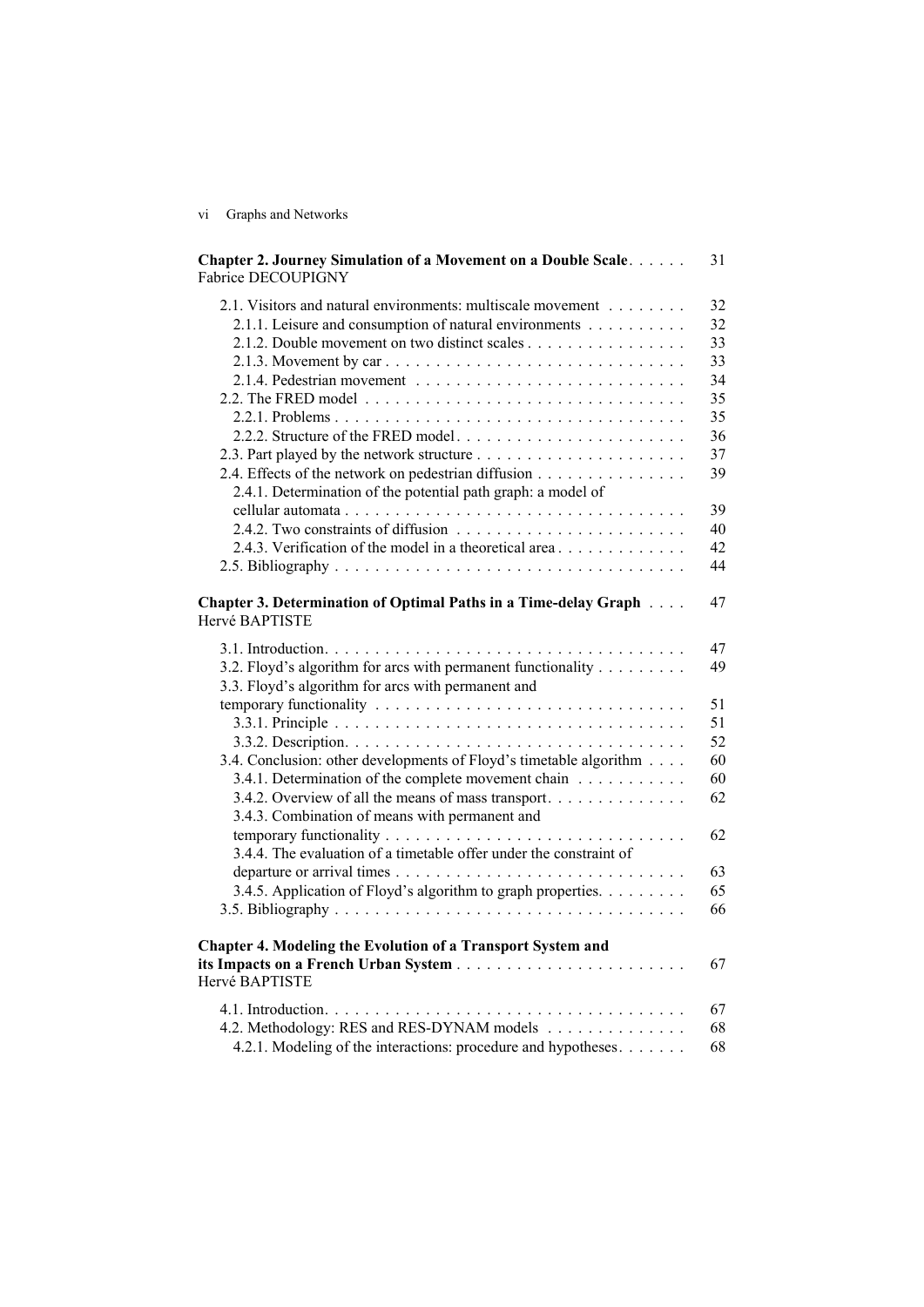## Table of Contents vii

| 4.2.2. The area of reference. $\ldots$ $\ldots$ $\ldots$ $\ldots$ $\ldots$ $\ldots$ $\ldots$ $\ldots$ $\ldots$ | 71  |
|----------------------------------------------------------------------------------------------------------------|-----|
|                                                                                                                | 73  |
|                                                                                                                | 79  |
|                                                                                                                | 79  |
| 4.3.2. Alternating migrations revealing demographic trends                                                     | 82  |
| 4.3.3. Evolution of the transport network configuration                                                        | 84  |
|                                                                                                                | 86  |
|                                                                                                                | 88  |
| PART 2. GRAPH THEORY AND NETWORK REPRESENTATION                                                                | 91  |
| <b>Chapter 5. Dynamic Simulation of Urban Reorganization of</b>                                                |     |
|                                                                                                                | 93  |
| Philippe MATHIS                                                                                                |     |
|                                                                                                                | 96  |
|                                                                                                                | 99  |
|                                                                                                                | 99  |
| 5.2.2. Opening of the model and its modifications                                                              | 101 |
| 5.2.3. Extension of the theoretical base of the model                                                          | 102 |
|                                                                                                                | 103 |
| 5.3.1. Specific difficulties during simulations                                                                | 103 |
|                                                                                                                | 104 |
|                                                                                                                | 109 |
|                                                                                                                | 109 |
| <b>Chapter 6. From Social Networks to the Sociograph for the Analysis</b>                                      |     |
| Sébastien LARRIBE                                                                                              | 111 |
|                                                                                                                | 112 |
|                                                                                                                | 117 |
|                                                                                                                | 119 |
|                                                                                                                | 127 |
|                                                                                                                | 129 |
|                                                                                                                |     |
| <b>Chapter 7. RESCOM: Towards Multiagent Modeling of Urban</b>                                                 |     |
| Ossama KHADDOUR                                                                                                | 131 |
|                                                                                                                | 131 |
| 7.2. Quantity of information contained in phatic spaces                                                        | 132 |
|                                                                                                                | 136 |
|                                                                                                                | 136 |
|                                                                                                                | 138 |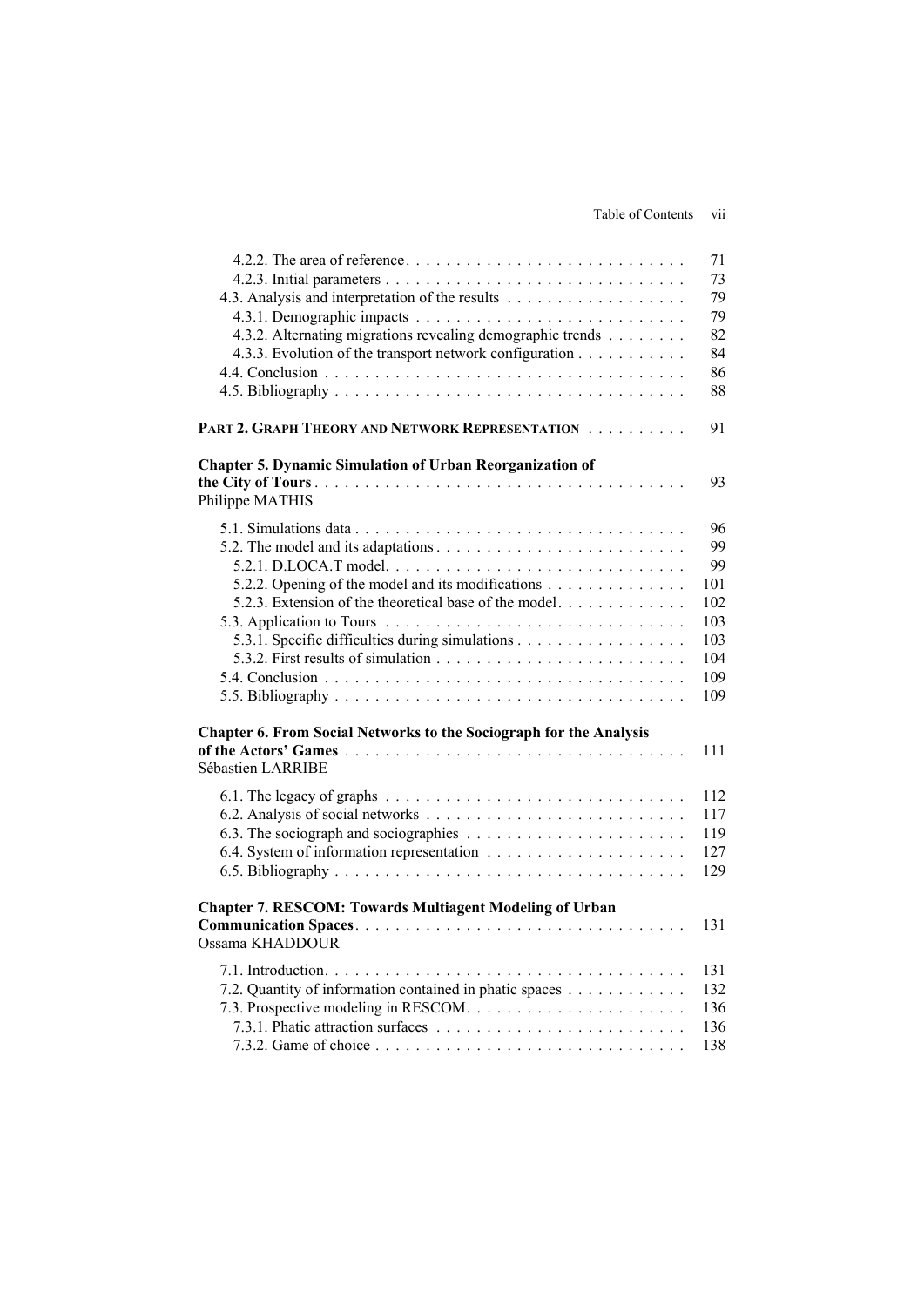viii Graphs and Networks

|                                                                                                                                                                                                                                   | 142<br>143<br>145<br>146                                    |
|-----------------------------------------------------------------------------------------------------------------------------------------------------------------------------------------------------------------------------------|-------------------------------------------------------------|
| Chapter 8. Traffic Lanes and Emissions of Pollutants<br>Christophe DECOUPIGNY                                                                                                                                                     | 147                                                         |
|                                                                                                                                                                                                                                   | 147<br>150<br>152<br>154<br>159<br>159<br>165<br>168<br>173 |
| PART 3. TOWARDS MULTILEVEL GRAPH THEORY.                                                                                                                                                                                          | 175                                                         |
| <b>Chapter 9. Graph Theory and Representation of Distances:</b><br>Chronomaps and Other Representations<br>Alain L'HOSTIS                                                                                                         | 177                                                         |
| 9.3. A distance on the map $\ldots \ldots \ldots \ldots \ldots \ldots \ldots \ldots \ldots \ldots$<br>9.5. Chronomaps: space-time relief maps                                                                                     | 177<br>179<br>180<br>182<br>186<br>190<br>191               |
| <b>Chapter 10. Evaluation of Covisibility of Planning and</b><br>Kamal SERRHINI                                                                                                                                                   | 193                                                         |
| 10.2. The representation of space and of the network:<br>10.2.2. Acquiring geographical data: DMG and DMS<br>10.2.3. The Conceptual Data Model (CDM) starting point of a graph<br>10.2.4. Principle of multiresolution topography | 193<br>194<br>194<br>197<br>197                             |
| $(relations 1 and 2 of the VLP) \dots \dots \dots \dots \dots \dots \dots \dots \dots$                                                                                                                                            | 198                                                         |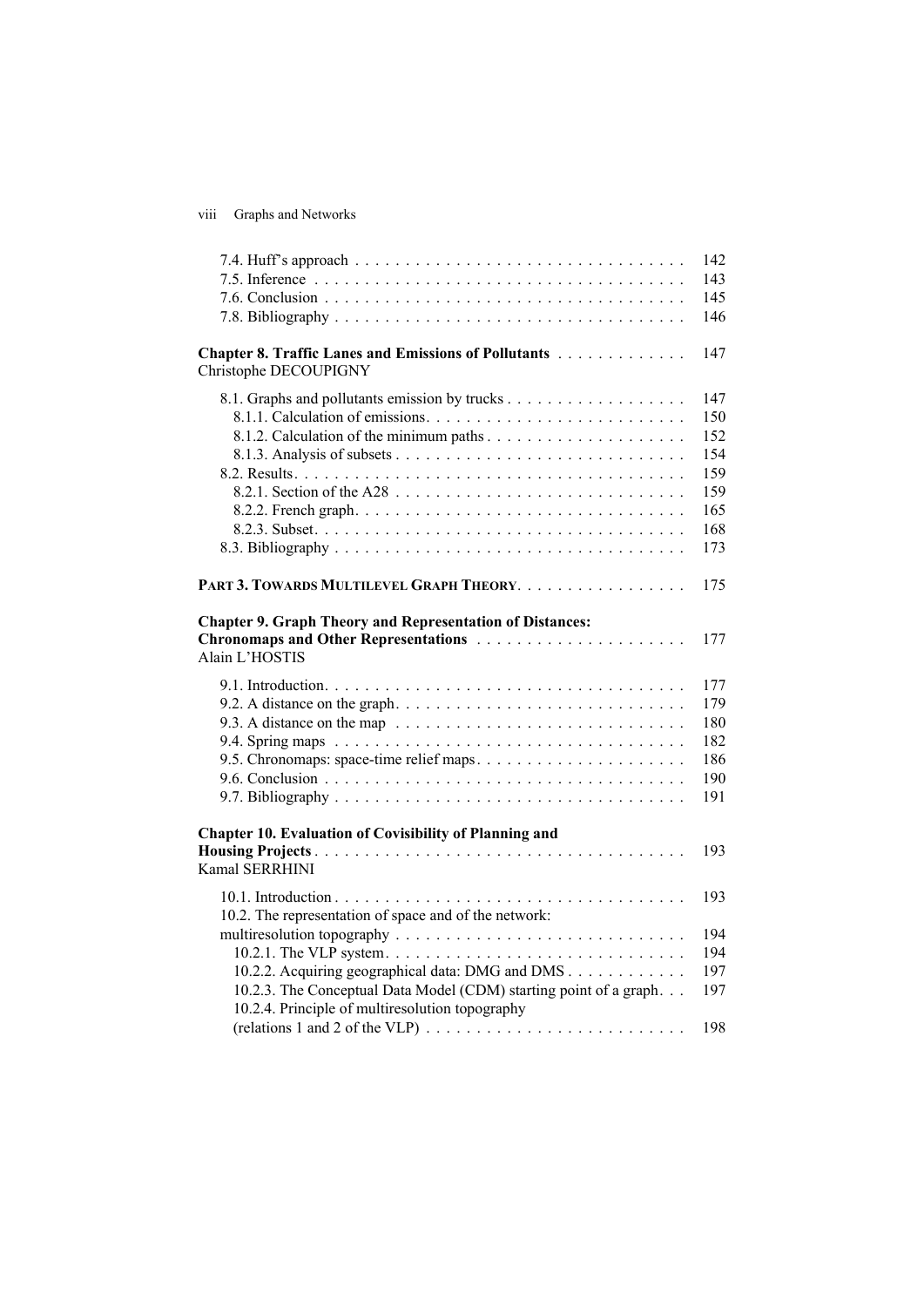| 10.2.5. Need for overlapping of several spatial resolutions              |     |
|--------------------------------------------------------------------------|-----|
|                                                                          | 199 |
|                                                                          | 200 |
| 10.2.7. Regular and irregular hierarchical tessellation: fractalization  | 202 |
| 10.3. Evaluation of the visual impact of an installation: covisibility   | 202 |
| 10.3.1. Definitions, properties, vocabulary and some results             | 202 |
| 10.3.2. Operating principles of the covisibility algorithm               |     |
|                                                                          | 205 |
| 10.3.3. Why a covisibility algorithm of the centroid-centroid type?      | 212 |
| 10.3.4. Comparisons between the method of covisibility and               |     |
|                                                                          | 214 |
|                                                                          | 218 |
|                                                                          | 220 |
|                                                                          |     |
| Chapter 11. Dynamics of Von Thünen's Model: Duality and                  |     |
|                                                                          | 223 |
| Philippe MATHIS                                                          |     |
| 11.1. Hypotheses and ambitions at the origin of this dynamic             |     |
|                                                                          | 224 |
|                                                                          | 227 |
|                                                                          | 227 |
|                                                                          | 231 |
| 11.4.1. The first simulation: a strong instability in the isolated state |     |
|                                                                          | 232 |
| 11.4.2. The second simulation: reducing instability                      | 235 |
| 11.4.3. The third simulation: the competition of two towns               | 237 |
| 11.4.4. The fourth simulation: the competition between five              |     |
|                                                                          | 239 |
|                                                                          | 241 |
|                                                                          | 244 |
|                                                                          |     |
| <b>Chapter 12. The Representation of Graphs: A Specific Domain of</b>    |     |
|                                                                          | 245 |
| Philippe MATHIS                                                          |     |
|                                                                          | 245 |
| 12.1.1. The freedom of drawing a graph or the absence                    |     |
|                                                                          | 246 |
|                                                                          | 246 |
| 12.2.1. Mandelbrot's graphs and fractals                                 | 248 |
| 12.2.2. Graph and a tree-structured fractal: Mandelbrot's H-fractal      | 251 |
|                                                                          | 254 |
|                                                                          | 256 |
|                                                                          |     |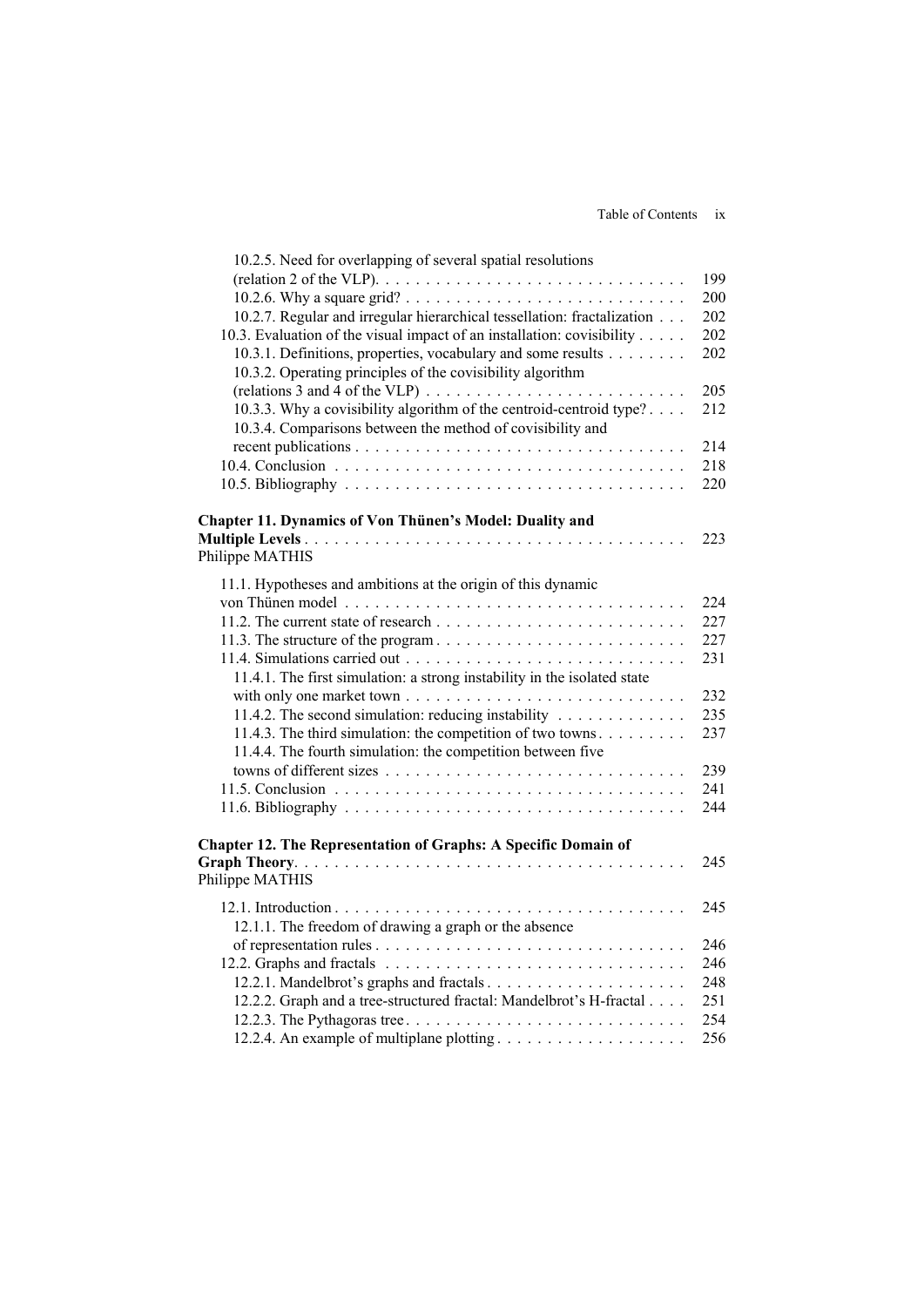## x Graphs and Networks

| 12.2.5. The example of the Sierpinski carpet and its use in              |     |
|--------------------------------------------------------------------------|-----|
|                                                                          | 256 |
| 12.2.6. Development of networks and fractals in extension                | 258 |
| 12.2.7. Grid of networks: borderline case between extension              |     |
|                                                                          | 259 |
| 12.2.8. Application examples of fractals to transport networks.          | 260 |
|                                                                          | 261 |
|                                                                          | 270 |
|                                                                          | 290 |
| 12.5. The faces of the graph: from network to space                      | 296 |
|                                                                          | 299 |
|                                                                          |     |
|                                                                          | 301 |
| Philippe MATHIS                                                          |     |
|                                                                          |     |
|                                                                          | 301 |
|                                                                          | 301 |
| 13.1.2. Diffusion of agents reacting to the environment                  | 303 |
| 13.1.3. Taking relief into account in the difficulty of the trip         | 304 |
| 13.2. Practical application of the cellular graph: fine modeling of      |     |
| urban transport and spatial spread of pollutant emissions                | 305 |
| 13.2.1. The algorithmic transformation of a graph into a cellular graph  |     |
|                                                                          | 305 |
| 13.2.2. The algorithmic transformation of a graph into a cellular graph  |     |
|                                                                          | 307 |
| 13.3. Behavior rules of the agents circulating in the network            | 309 |
|                                                                          | 310 |
|                                                                          | 310 |
|                                                                          | 311 |
| 13.4. Contributions of an MAS and cellular simulation on the basis of    |     |
|                                                                          | 311 |
|                                                                          | 311 |
| 13.4.2. Limits of application of laws considered as general.             | 312 |
| 13.5. Effectiveness of cellular graphs for a truly door-to-door modeling | 314 |
|                                                                          | 314 |
|                                                                          | 315 |
|                                                                          | 317 |
|                                                                          |     |
| Chapter 14. Cellular Graphs, MAS and Congestion Modeling                 | 319 |
| Jean-Baptiste BUGUELLOU and Philippe MATHIS                              |     |
| 14.1. Daily movement modeling: the agent-network relation                | 320 |
| 14.1.1. The modeled space: Indre-et-Loire department                     | 320 |
|                                                                          |     |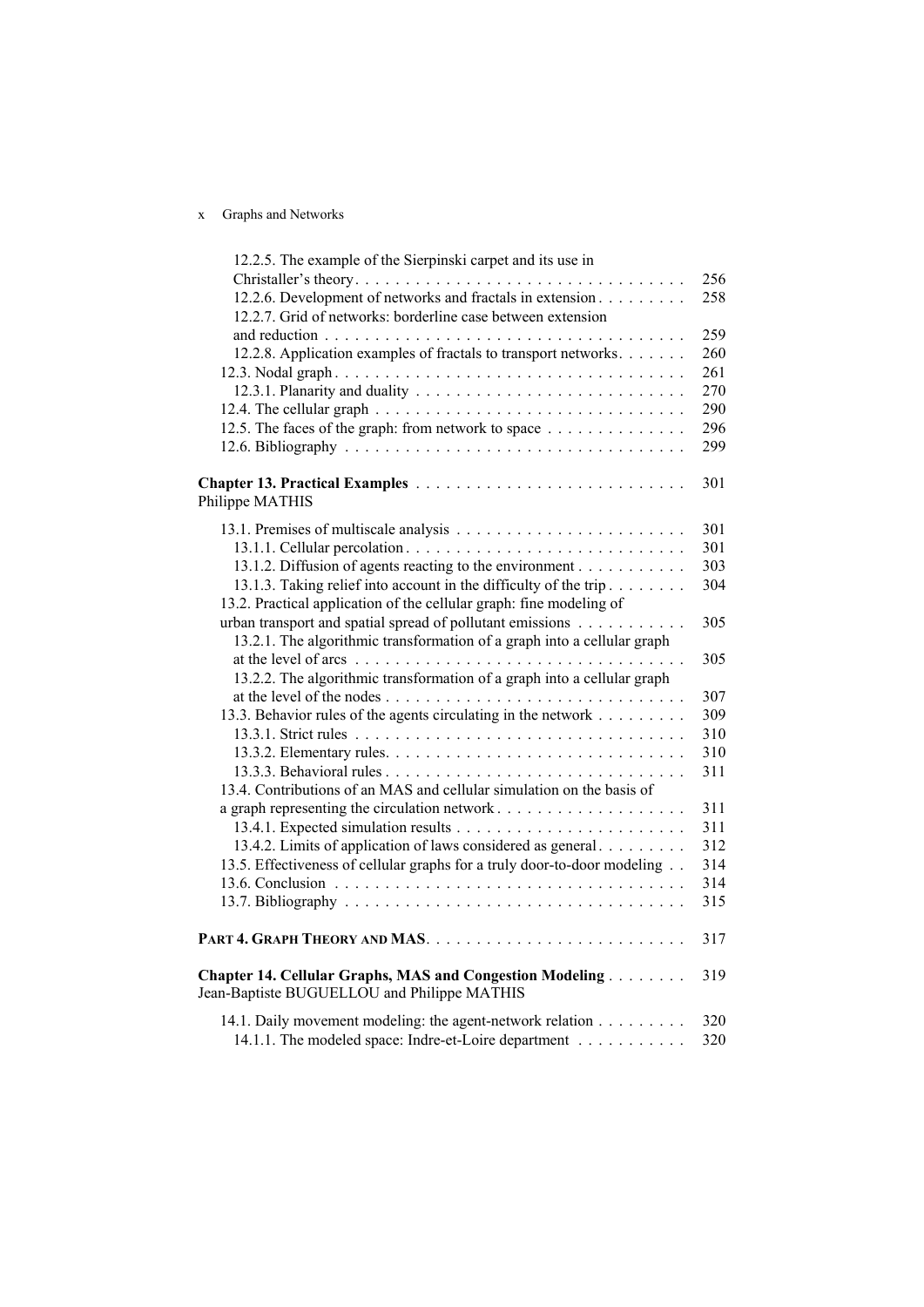| 14.1.2. Diagram of activities: a step toward the development          |     |
|-----------------------------------------------------------------------|-----|
| of a schedule                                                         | 321 |
| 14.1.3. Typology of possible agent activities                         | 322 |
| 14.1.4. Individual behavior mechanism: the daily scale                | 323 |
|                                                                       | 324 |
| 14.2.1. The choice of an acceptable solution.                         | 324 |
| 14.2.2. Collective learning and convergence of the model toward       |     |
|                                                                       | 326 |
|                                                                       | 327 |
|                                                                       | 328 |
| 14.3.1. The peaks represent different types of intersections.         | 329 |
| 14.3.2. The emergence of congestion fronts on edges                   | 330 |
|                                                                       | 333 |
| 14.3.4. Limited peak capacity: crossings and traffic circles          | 336 |
|                                                                       | 351 |
| 14.4. From microscopic actions to macroscopic variables a global      |     |
|                                                                       | 352 |
| 14.4.1. The appropriateness of the model with traditional throughput- |     |
| speed, density-speed and throughput-density curves                    | 352 |
| 14.4.2. The distribution of traffic density over time                 | 356 |
| 14.4.3. The measure of lost transport time by agents because of       |     |
|                                                                       | 357 |
|                                                                       | 358 |
|                                                                       | 359 |
|                                                                       | 360 |
|                                                                       |     |
| Chapter 15. Disruptions in Public Transport and Role of Information   | 363 |
| Julien COQUIO and Philippe MATHIS                                     |     |
|                                                                       | 364 |
|                                                                       | 364 |
|                                                                       | 366 |
|                                                                       | 367 |
| 15.2.1. Theoretical fields mobilized                                  | 367 |
|                                                                       | 368 |
|                                                                       | 369 |
|                                                                       | 372 |
|                                                                       | 373 |
| 15.4.1. Disruptions simulated in the Île-de-France public transport   | 374 |
| 15.4.2. Node-node calculations: measure of the deterioration of       |     |
| relational potentials between two network vertices                    | 375 |
| 15.4.3. Unipolar calculations: measures of the deterioration of       |     |
| traveling opportunities from a network vertice                        | 381 |
|                                                                       |     |